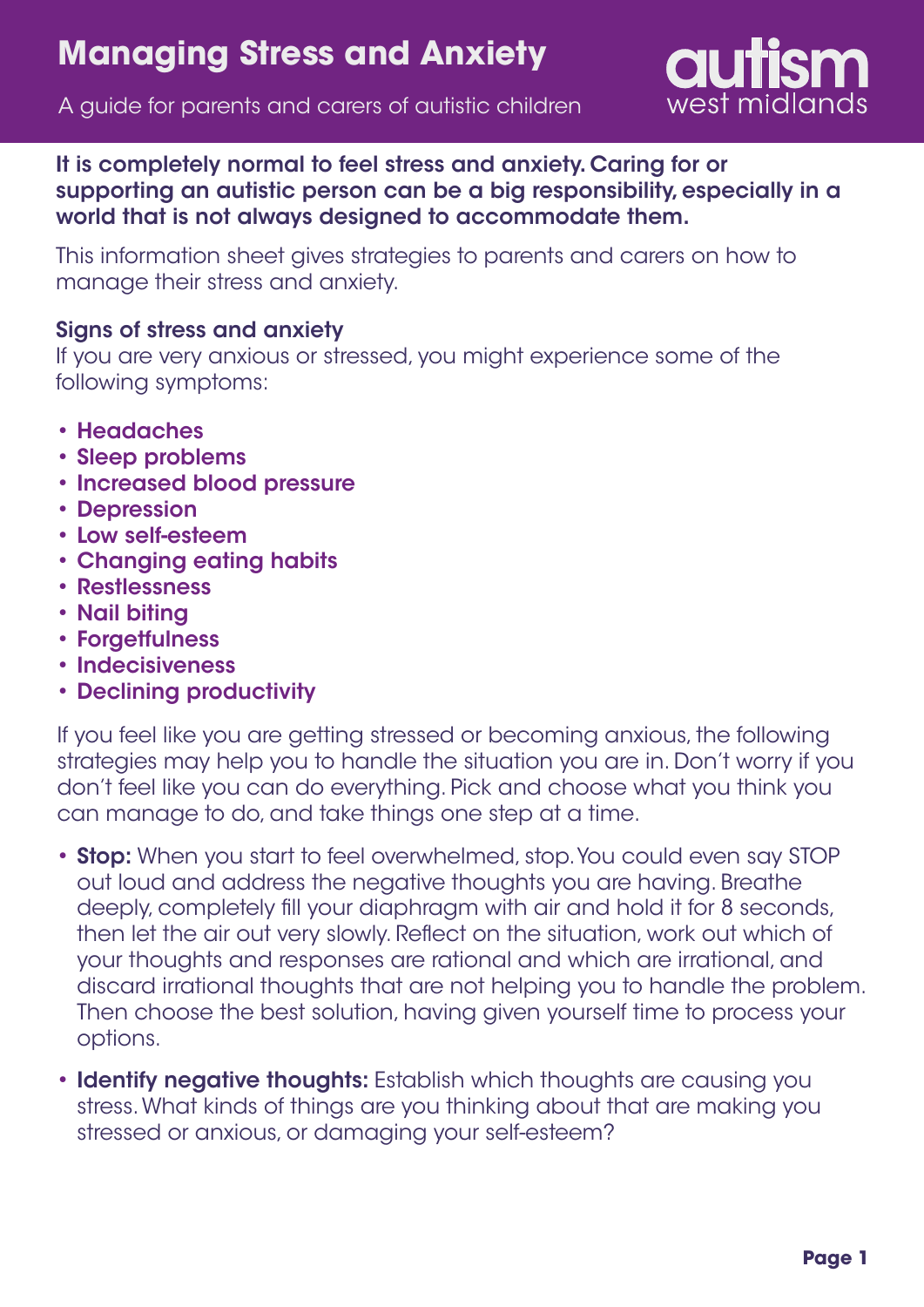## **Managing Stress and Anxiety**

A guide for parents and carers of autistic children



## • Challenge the negative thoughts:

a) "Should" statements: "Should" statements can cause guilt and feelings of inadequacy. Try replacing "should" with "want". Instead of "I should have been able to finish that", try saying "I wanted to finish that today". Instead of "I must get the shopping done today", try saying "I would like to get the shopping done today". Sometimes events are outside of your control, even more so when you have other people to take care of. Allow yourself some flexibility and give yourself a break if your plan has to change.

b) All or nothing thoughts: Thoughts like"I couldn't get Johnny on the school bus this morning, I am a terrible parent" or "I got angry at Johnny today, I am rubbish as a mother" are all or nothing thoughts. They can make you feel very down and unhappy. You must remember that if something goes wrong, it does not mean that you are a failure or have let anyone down. You should allow for things to not always go right.

c) Overgeneralisation: Confront ideas like "Johnny has had another meltdown, this never happens with his dad" and "I forgot my keys again, this always happens to me". Are they really true? Has Johnny never had a meltdown with his dad? If the answer is yes, then why is that? Does he spend less time with his dad, or does dad react in a different way? Try to learn from your answers when you are feeling calm.

d) Rejecting positivity: Positive thoughts and kind words are good and compliments are always nice, so accept them when you get them! Avoid thinking"She said she was in awe of how I stay on top of everything, but she was just being polite" or "They said Johnny was a beautiful little boy, but they were just being patronising".

• Help your body: Stress can have a major impact on your body and on your health so it is very important to make time to take good care of yourself.

a) Exercise: Exercise makes you feel healthier and releases various chemicals that make you feel happy and more relaxed, as well as boosting your overall energy levels. It will also help to lower your blood pressure, and physically tire you out, which will help you to sleep.

b) Eat healthily: Eating healthily keeps your body in good working order with a strong immune system. This means that you will be less susceptible to physical symptoms of stress as well as giving you more